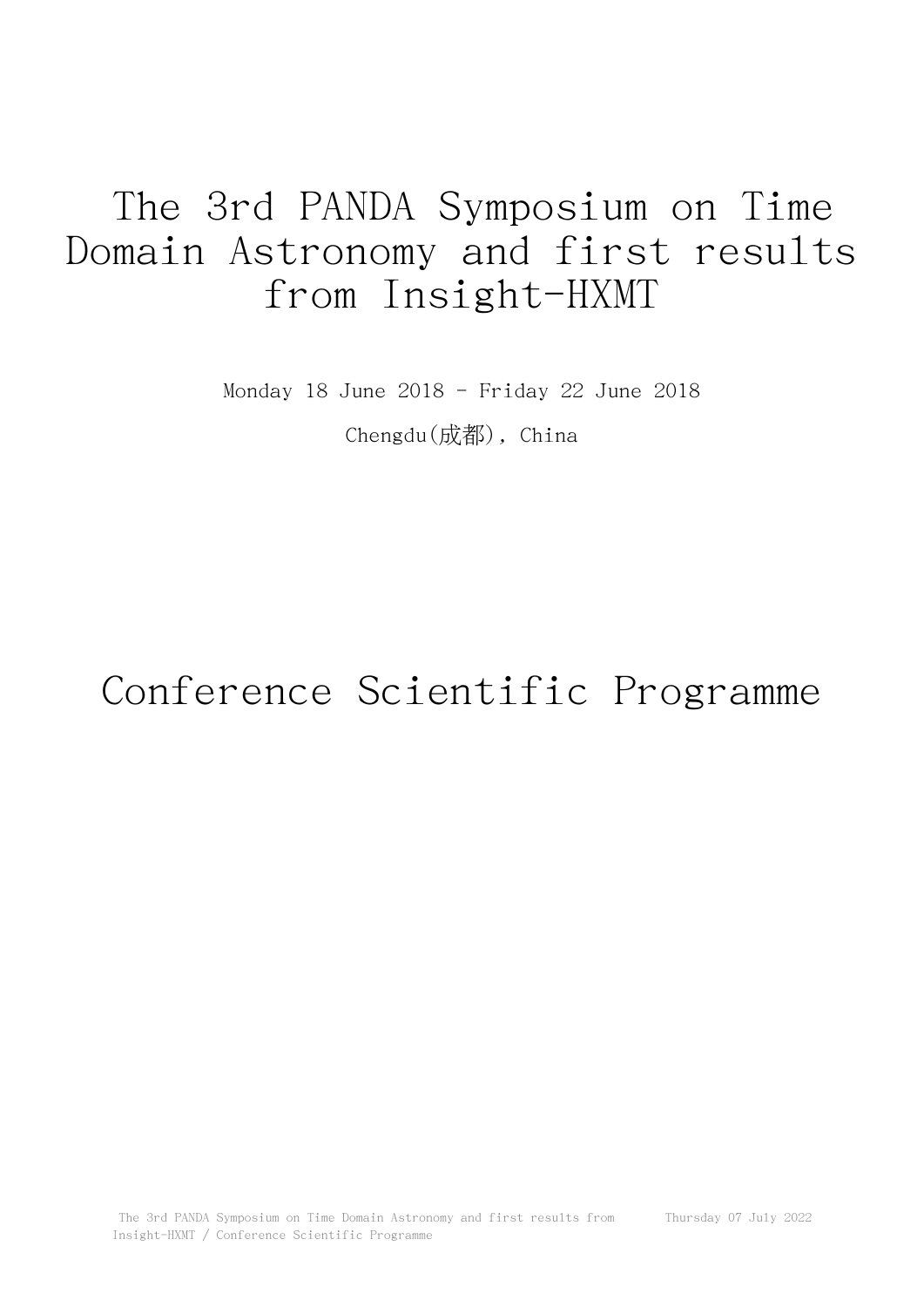The program of the PDF version is available here  $[\text{pdf}]$ . DAY 1, 18 June: Chair: KOUVELIOTOU Chryssa 08:45-09:00 OPENING I/15m ZHANG Shuang-Nan 09:00-09:30 Introduction to Insight-HXMT  $I/30m$  ZHANG Shuang-Nan 09:30-09:45 Insight-HXMT science operations  $C/15m$  SONG Liming  $09:45-10:00$  Background of Insight-HXMT C/15m LIAO Jinyuan 10:00-10:15 Insight-HXMT Galactic scanning survey  $C/15m$  GUAN Ju  $10:15-10:45$  BREAK, group photo and posters  $10:45-11:00$  The research progress of timing of black hole source with Insight-HXMT and dead time effect of Insight-HXMT C/15m QU Jinlu 11:00-11:15 Insight -HXMT observations of the New Black Hole Candidate MAXI J1535-571: timing analysis C/15m HUANG Yue 11:15-11:30 The CRSF observed in GRO J1008-57 by HXMT C/15m GE Mingyu 11:30-11:45 Insight-HXMT views CRSF of Her X-1 C/15m XIAO Guangcheng 11:45-12:00 A Comparison Study of LFQPOs in Neutron-Star and Black-Hole Low-Mass X-ray Binaries C/15m BU Qingcui 12:00-13:30 LUNCH and posters Chair: TBD 13:30-13:45 A Systematic Analysis of the Phase Lags Associated with the Type-C Quasi-periodic Oscillation in GRS 1915+105 C/15m ZHANG Liang 13:45-14:00 Timing analysis of Swift J1658.2-4242's outburst in 2018 with Insight-HXMT C/15m XIAO Guangcheng 14:00-14:15 Insight-HXMT observations on the timing behavior of new transient MAXI J1820+070 C/15m MA Xiang 14:15-14:30 Insight-HXMT views to type-I & type-II X-ray bursts  $C/15m$  CHEN Yupeng 14:30-14:45 The frequency and flux evolution in the Crab pulsar's largest glitch C/15m GE Mingyu 14:45-15:00 The distributions of the spin period and spin-down power among the MSPs in radio, X-ray and gamma-ray  $C/15m$  WANG De-Hua  $15:00-15:15$  From X-Ray to Radio: Transitional Millisecond Pulsar by the plasma cut-off frequency  $C/15m$  ZHANG Chengmin 15:15-15:30 Pulsar searches of Fermi sources with FAST C/15m Wang Pei 15:30-16:00 BREAK and posters 16:00-16:30 The radiation mechanism for fast radio bursts I/30m KUMAR Pawan 16:30-17:00 Highlight of FAST I/30m LI Di 17:00-17:15 The application of direct demodulation techniques to simulated FAST multi-beam drift scan observations  $C/15m$ WANG Yuanming 17:15-17:30 Multi-resolution and Time-dependent Direct Demodulation  $\ell$ /15m  $\epsilon$ /15m  $\epsilon$ /15m  $\epsilon$ /15m  $\epsilon$ /15m  $\epsilon$ /15m  $\epsilon$ /15m  $\epsilon$ /15m  $\epsilon$ ZHOU Jianfeng 17:30-18:00 Fast wide-field imaging of the radio transient sky I/30m WIJERS Ralph DAY 2, 19 June: Gravitational-wave sources and wide-field surveys Chair: TBD 08:30-09:00 Models for electromagnetic counterparts to GW170817 I/30m DAI Zigao 09:00-09:30 Observations of Gamma-Ray Burst (GRB) and Gravitational Wave Electromagnetic counterpart (GW EM) by Insight-HXMT I/30m XIONG Shaolin 09:30-10:00 The EM counterpart for GW 170817 from Gamma-rays to Radio I/30m PIRAN Tsvi 10:00-10:30 BREAK and posters 10:30-11:00 Lessons from GRB 170817A / GW 170817 – the First Gravitational Wave Detection of a Binary Neutron Star Merger I/30m GRANOT Jonathan 11:00-11:30 Macronova models I/30m HOTOKAZEKA Kenta 11:30-12:00 Macronova/Kilonova and the EM counterpart of GW170817 I/30m TOMINAGA Nozomu 12:00-13:30 LUNCH and posters Chair: TBD 13:30-14:00 Chandra X-ray Observations of GW170817 and Implications for Post-Merger Models I/30m RUAN John 14:00-14:30 Jet in Electromagnetic Counterparts to GW170817? I/30m IOKA Kunihito 14:30-15:00 GRB-macronova connection I/30m JIN Zhipin 15:00-15:30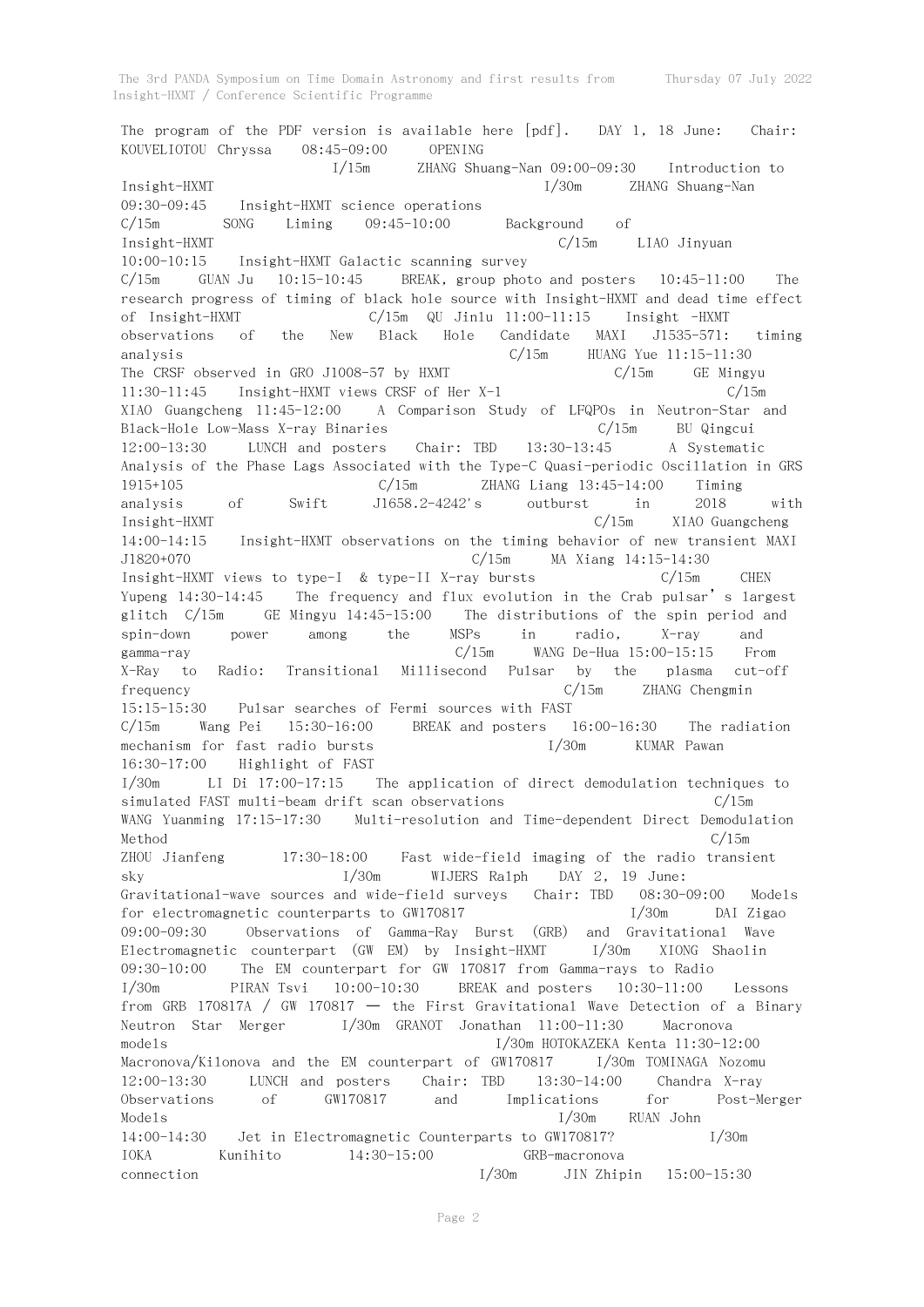BREAK and posters 15:30-15:45 A new method to test the WEP using the time delay of GRBs or GW-EM event C/15m YU Hai 15:45-16:00 Prompt Emission of Gravational Wave GRB 170817A and Beyond C/15m ZHANG Binbin 16:00-16:15 Insight-HMXT optical transient follow-up C/15m WANG Xianggao 16:15-16:45 MAXI on ISS watching the X-ray sky  $I/30m$  MIHARA Tatehiro 16:45-17:15 The optical transient sky (ZTF) I/30m SINGER Leo 17:15-17:45 The LAMOST Galactic Spectroscopic Surveys  $I/30m$  LIU Xiaowei DAY 3, 20 June: Free Discussions for collaboration DAY4, 21 June: AGN, TDEs, and GRBs Chair: TBD 08:30-09:00 Understanding the Multi-wavelength Spectral Variability of super-Eddington NLS1s I/30m JIN Chichuan 09:00-09:30 Time-domain astrophysics of galactic nuclei in radio to submillimetre  $I/30m$  WANG Daniel 09:30-10:00 Observational Studies of Multi-wavelength Variability from Accretion Flow in AGN I/30m NODA Hirofumi 10:00-10:30 BREAK and posters 10:30-11:00 Changing look quasars: causes and implications I/30m WARD Martin 11:00-11:15 Power of long-term evolution: a case study of LLAGN NGC 7213 C/15m XIE Fuguo 11:15-11:30 Supersoft AGNs: massive counterparts to the X-ray binaries at high/soft state? C/15m SHU Xinwen 11:30-11:45 On the multi-wavelength properties of several Gamma-ray detected Narrow-line Seyfert 1 galaxies C/15m YANG Hui 11:45-12:00 Study the X-ray variability of Active Galactic Nuclei C/15m PAN Haiwu 12:00-13:30 LUNCH and posters Chair: TBD 13:30-14:00 Dissipation and emission mechanisms in prompt Gamma Ray Bursts - Implications of revised spectral analysis I/30m BENIAMINI Paz 14:00-14:15 Search for IMBHs via GW and simultaneous / delayed EM transients during an IMRI C/15m Sunday C/15m SHEN Rong-feng 14:15-14:30 Multi-epoch analysis of X-ray relativistic reflection on accretion disk around supermassive black hole in NGC 5506 C/15m SUN Shangyu 14:30-15:00 New Insights into Broadband Gamma-Ray Burst Modeling I/30m VAN DER HORST Alexander 15:00-15:30 BREAK and posters 15:30-16:00 Statistics of GRBs: Implications to GRB observations of Insight-HXMT I/30m LIANG En-Wei 16:30-17:00 Prompt emission from Gamma-Ray Bursts I/30m NAVA Lara 17:00-17:15 Long-term Brightening of Multiband Afterglows of GW170817/ GRB170817A as Being Due to a Delayed Energy Injection C/15m LI Bing 17:15-17:30 Observational evidence for mass ejection accompanying short gamma ray bursts C/15m MOHARANA Reetanjali 17:30-17:45 Radiation Mechanism of Relativistic Jets from TDEs C/15m LU Wenbin 17:45-18:00 Engine-powered optical transients C/15m WANG Lingjun 19:00-20:00 Banquet DAY 5, 22 June: Compact objects and new missions Chair: TBD 08:30-08:45 X-ray quasi-periodic oscillations in Lense-Thirring precession mode1 C/15m YOU Bei 08:45-09:00 A comprehensive study of outbursts of low mass X-ray binary transients: the influence of donors  $C/15m$   $LIN$  Jie  $09:00-09:15$ Partial Accretion in the Propeller Stage of Aql X-1 C/15m GUNGOR Can 09:15-09:30 Accretion flow geometry from observational evidence of LMXBs C/15m PAL Partha Sarathi 09:30-09:45 Burst probe to XRB accretion and Insight-HXMT observation C/15m ZHANG Shu 09:45-10:00 Magnetar-like outburst from high-magnetic field radio/gamma-ray pulsar PSR J1119-6127 C/15m WANG Huihui 10:00-10:30 BREAK and